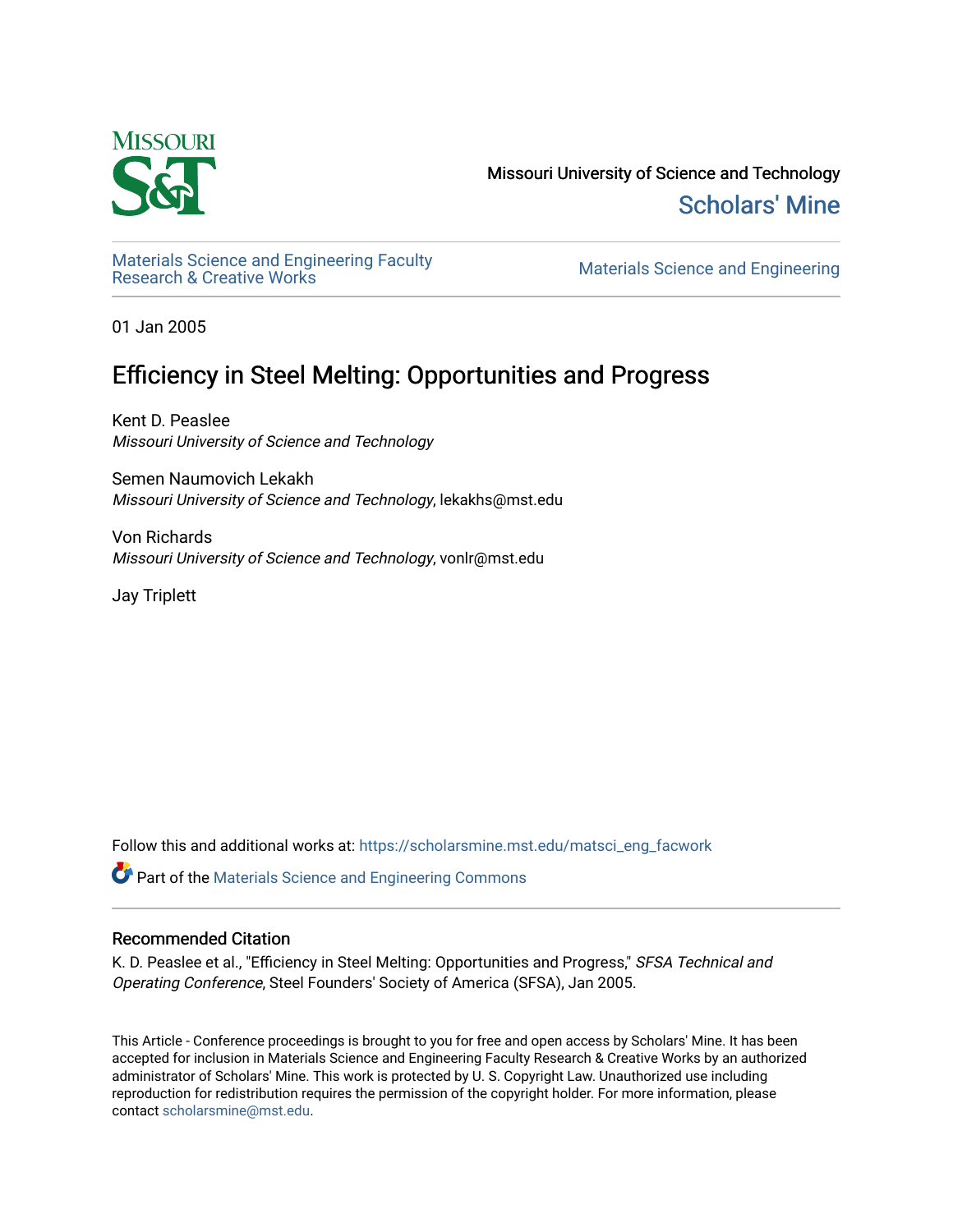## **Efficiency in Steel Melting: Opportunities and Progress**

Kent D. Peaslee<sup>1</sup>, Simon Lekakh<sup>1</sup>, Von Richards<sup>1</sup> and Jay Triplett<sup>2</sup>

<sup>1</sup>Department of Materials Science and Engineering University of Missouri-Rolla, Rolla, MO 65401

<sup>2</sup>Monett Metals, Inc., Monett, MO 65708

#### **Abstract**

This paper summarizes the findings from a study of melting efficiency in steel foundries and provides examples of material and energy savings from improvements in technology and melting practices. This study is based on information gathered at 19 Steel Founders Society of America member foundries and includes a combination of historical data and industrial measurements by the research team. Information and data were collected on the type of melting equipment, melting practices, energy use and ladle practices. The data was statistically analyzed using STATGRAPHICS commercial software. A multiple regression analysis allowed evaluation of the influence of the melting furnace (type, size, age, and transformer power) and operating parameters such as tap temperature, tap to tap time, and furnace productivity on the energy consumption for melting steel.

Also included in this paper are results from one industrial partner's site, Monett Metals, where a concerted effort was made to improve the melting operations with a goal of decreasing energy consumption and melting costs. Melting practices and equipment changes are reviewed and the results are evaluated by comparing heat balances and statistical analysis of the chemistry and energy data before and after the changes.

#### **Present State of the US Foundry Industry - Statistical Analysis**

*Melting furnace statistics.* The types and age of melting furnaces used in steel foundries are summarized in Table 1 and Figure 1. The average foundry furnace is 28 years old. Electric arc furnaces (EAF) are generally significantly older installations than induction furnaces (IF). EAFs used in steel foundries average 45 years in age with the oldest installation built in 1938 and the newest installation in 1977. Older EAFs are typically less energy efficient than newer furnaces, especially in the area of electricity distribution and control. Coreless induction furnaces used in steel foundries are typically newer installations averaging just over 10 years in age with several furnaces installed within the last five years. Many IF-based foundries have installed new furnaces with the newest generation of power supplies which are more energy efficient than previous generations of equipment.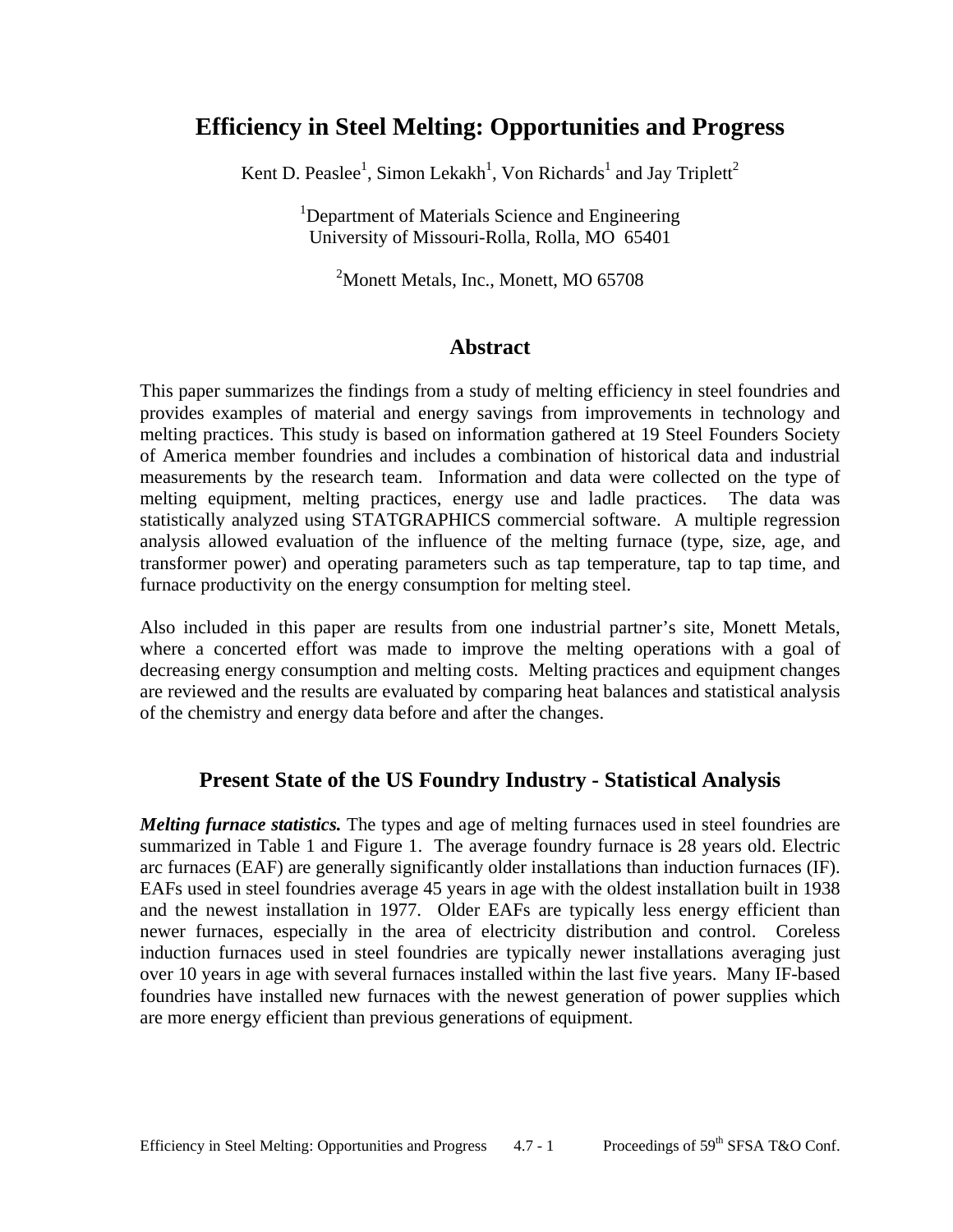

Table 1: Type and age of melting furnaces



Figure 2 compares the current production volume of castings versus the full production capacity of each of the furnaces evaluated. Based on this plot, steel foundries are operating at an average of 63% of full capacity. However, induction furnaces are operating significantly nearer to full capacity (72%) on the average than electric arc furnaces (57%). In both cases, this indicates large percentages of downtime (scheduled and unscheduled). In contrast, wrought steel producers typically exceed the furnace design capacity driving energy efficiency to high levels. Foundries operating below production capacity reduce energy efficiency based on frequent start-ups, shutdowns and increased heat transfer losses during delayed operations. Induction furnace data is closer to a linear fit than the electric arc furnace data with values of R-Squared of 0.959 versus 0.727 for EAFs. This shows that there is a greater variation in the production percentage of capacity in EAF operations than in induction furnace operations.



Figure 2. Plot of steel castings production versus full melting capacity of steel foundries

Efficiency in Steel Melting: Opportunities and Progress  $4.7 - 2$  Proceedings of 59<sup>th</sup> SFSA T&O Conf.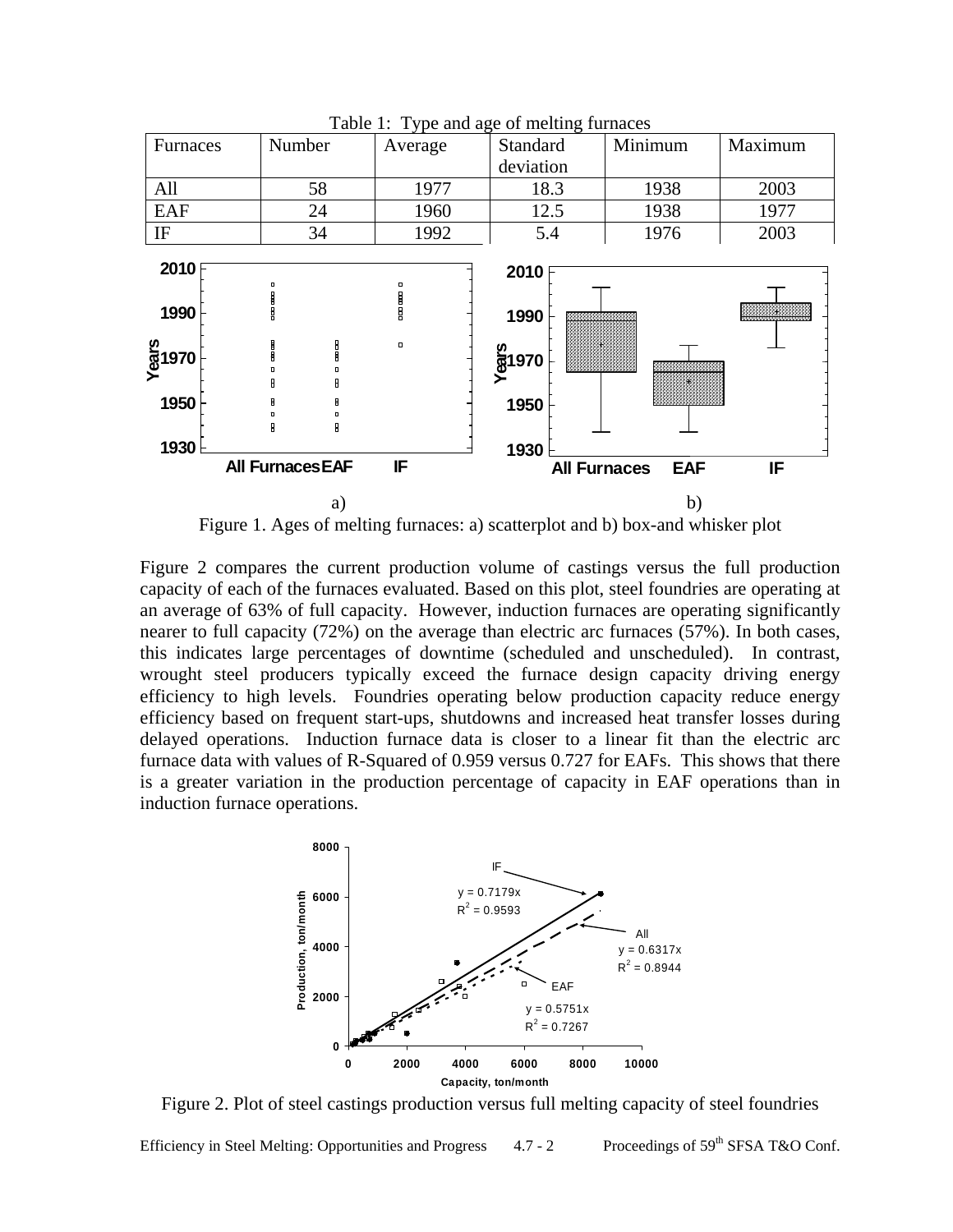Table 2 summarizes the capacities of the different types of melting furnaces in steel foundries. EAF capacity averages over ten times the capacity of the average IF. The average EAF has a 13 ton capacity with the largest furnace in the survey at 55 tons capacity. The average IF capacity is 2440 lbs with the smallest IF reported at 400 lbs capacity. The scatterplot and the box-and whisker plot for furnace capacities are given in Figure 3.

Figure 3c compares the types of refractory linings used in the various furnaces. IFs use alumina-based refractories exclusively. EAFs are split with nearly 2/3 using basic refractory linings (magnesia) and 1/3 using acid refractory linings (silica). The steel foundry industry has made some progress in moving towards basic refractory from a previous survey completed five years ago when just over 50% of the EAFs in use were basic lined. All of the wrought industry's EAFs are lined with basic refractory to take advantage of the steel quality, productivity, and energy benefits associated with basic practices.

| Table 2. Capacities of melting furnaces (lb) |        |         |           |         |         |  |  |
|----------------------------------------------|--------|---------|-----------|---------|---------|--|--|
| Furnaces                                     | Number | Average | Standard  | Minimum | Maximum |  |  |
|                                              |        |         | deviation |         |         |  |  |
| All                                          | 58     | 12368   | 20570     | 400     | 110 000 |  |  |
| EAF                                          | 24     | 26433   | 26259     | 6000    | 110 000 |  |  |
| IF                                           | 34     | 2440    | 2190      | 400     | 9 500   |  |  |



Figure 3. Statistics of melting furnaces: a) capacity distribution, b) box-and-whisker plot of capacity and c) lining type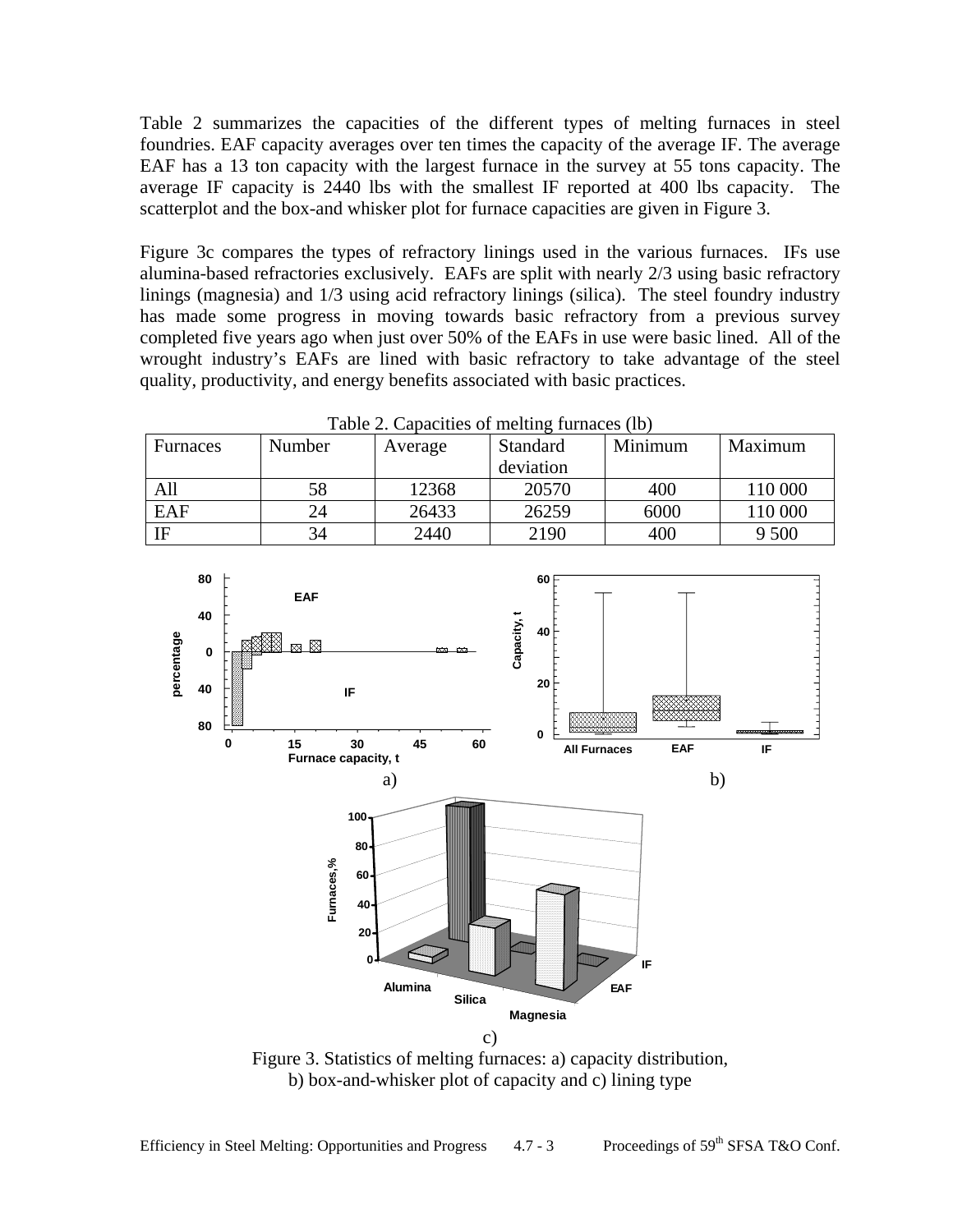Figure 4 is a plot illustrating the furnace capacity by installation year. There is a general trend in steel foundries towards smaller capacity furnaces. The largest capacity furnaces (EAFs) were installed over 30 years ago. Recent furnace installations have been smaller capacity IFs. Although a trend line (linear regression line) and 95% confidence limits (dashed line) are shown on the figure, there is considerable scatter in the data (correlation coefficient  $K = -0.39$ ).



Figure 4. Trends in furnace capacity of new installations since 1930

Statistical data for the furnace power supply (transformer KVA capacity) per ton of furnace capacity is shown in Figure 5a. The KVA/ton is generally higher for induction furnaces than electric arc furnaces. There has been a general trend towards increasing the furnace transformer capacity per ton with time (Figure 5b).



Figure 5. Statistics of specific transformer capacities (KVA/ton) for EAF and IF

*Energy consumption for melting steel.* Statistics of energy consumption in steel foundries is given in Table 3. Reported energy consumption varies between 350 KWH/ton to 700 KWH/ton with an average of 527 KWH/ton. Figure 6 illustrates the large variations in energy consumption between the various steel foundries.

| Table 3. Statistics of energy consumption (KWH/ton) for steel melting |                    |         |         |  |  |  |
|-----------------------------------------------------------------------|--------------------|---------|---------|--|--|--|
| Average                                                               | Standard deviation | Minimum | Maximum |  |  |  |
| 507                                                                   |                    | 350     | 700     |  |  |  |

Table 3. Statistics of energy consumption (KWH/ton) for steel melting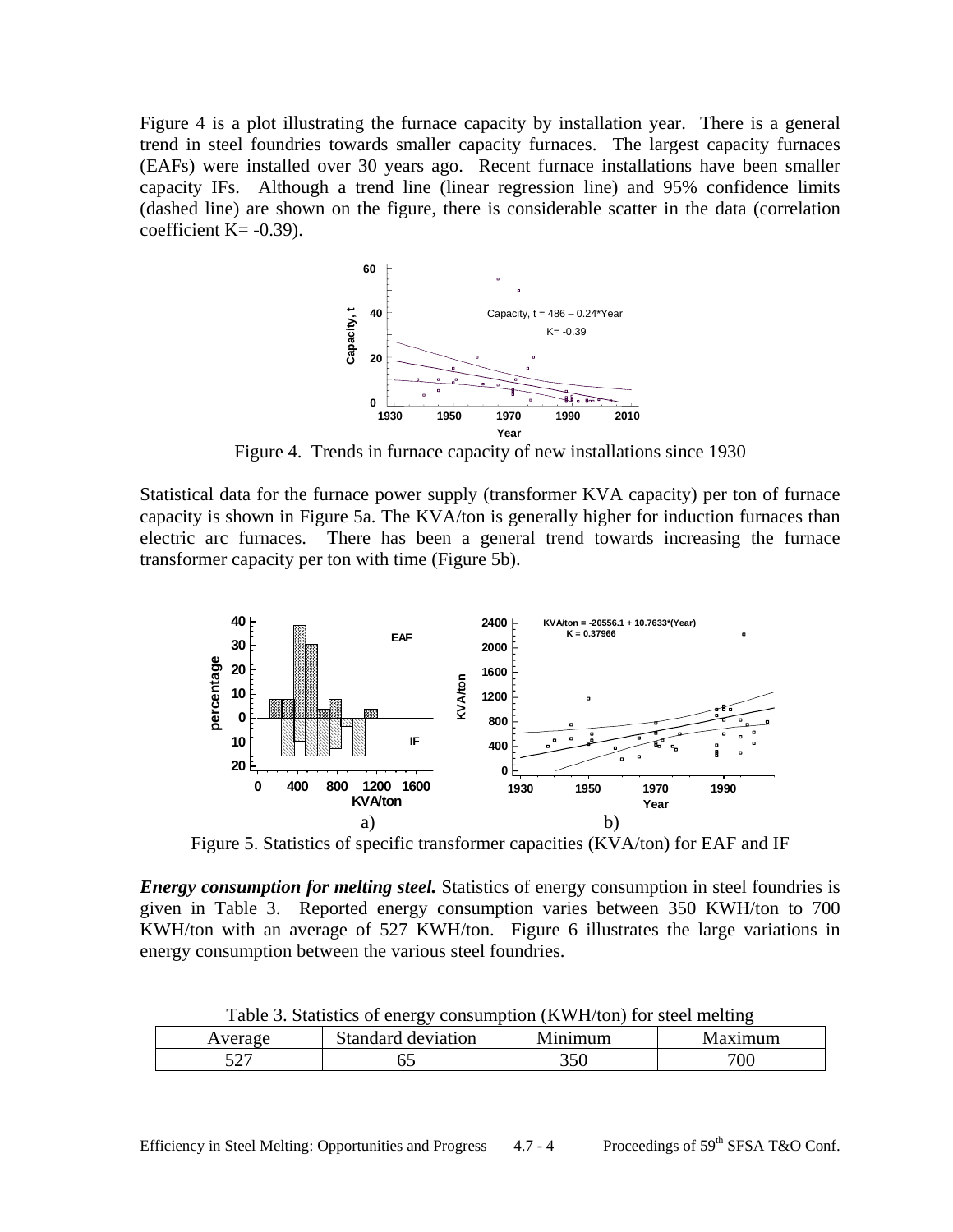

Figure 6. Histogram of energy consumption for melting steel

Multiple regression analysis was done for the purpose of determining how operating practice variables and equipment type (independent variables) influence the energy consumption for melting steel (dependent variable). Figure 7 is a graphical analysis of the component effect which shows the relative magnitude of the influence of individual independent variables (furnace type - induction furnace or electric arc furnace, tap temperature, tap-to-tap time, year of installation, specific transformer power and furnace capacity) on the value of the dependent variable (energy consumption).

The P-values, which statistically characterize the relationship between the variables, are given in the ANOVA Table 4. In determining whether the model can be simplified, high Pvalues on independent variables indicate a lack of statistical significance. Therefore, the high values of "furnace capacity" and "specific transformer power" indicate that these variables cannot be shown to be statistically related to the energy and can be removed from the model. Using the four remaining independent variables, the following equation for KWH/t was calculated using multivariable linear regression:

KWH/t =1364 - 169\*(EAF=1; IF=0) - 1.3\*Year + 0.91\*Tap to tap time, min + 0.57\*T<sub>tap</sub>,°F

The  $\mathbb{R}^2$  for this equation was 0.54, indicating fairly good correlation of the data with this equation.

The multiple regression analysis showed that the following independent variables had an influence on the energy consumption for melting steel (from strong to weak influence):

- increasing "tap temperature" increased energy consumption (strong influence)
- increasing "tap to tap time" increased energy consumption (strong influence)
- "EAF" has lower energy consumption than "IF" (strong influence)
- newer equipment ("Year of installation") decreased energy consumption (strong influence)
- increasing "specific transformer power (KVA/ton)" decreased energy consumption (weak influence)
- increasing "furnace capacity" decreased energy consumption (weak influence).

Higher tap temperatures increase the driving force (thermal gradient) resulting in higher energy. Longer tap-to-tap times increase the time of maximum heat transfer resulting in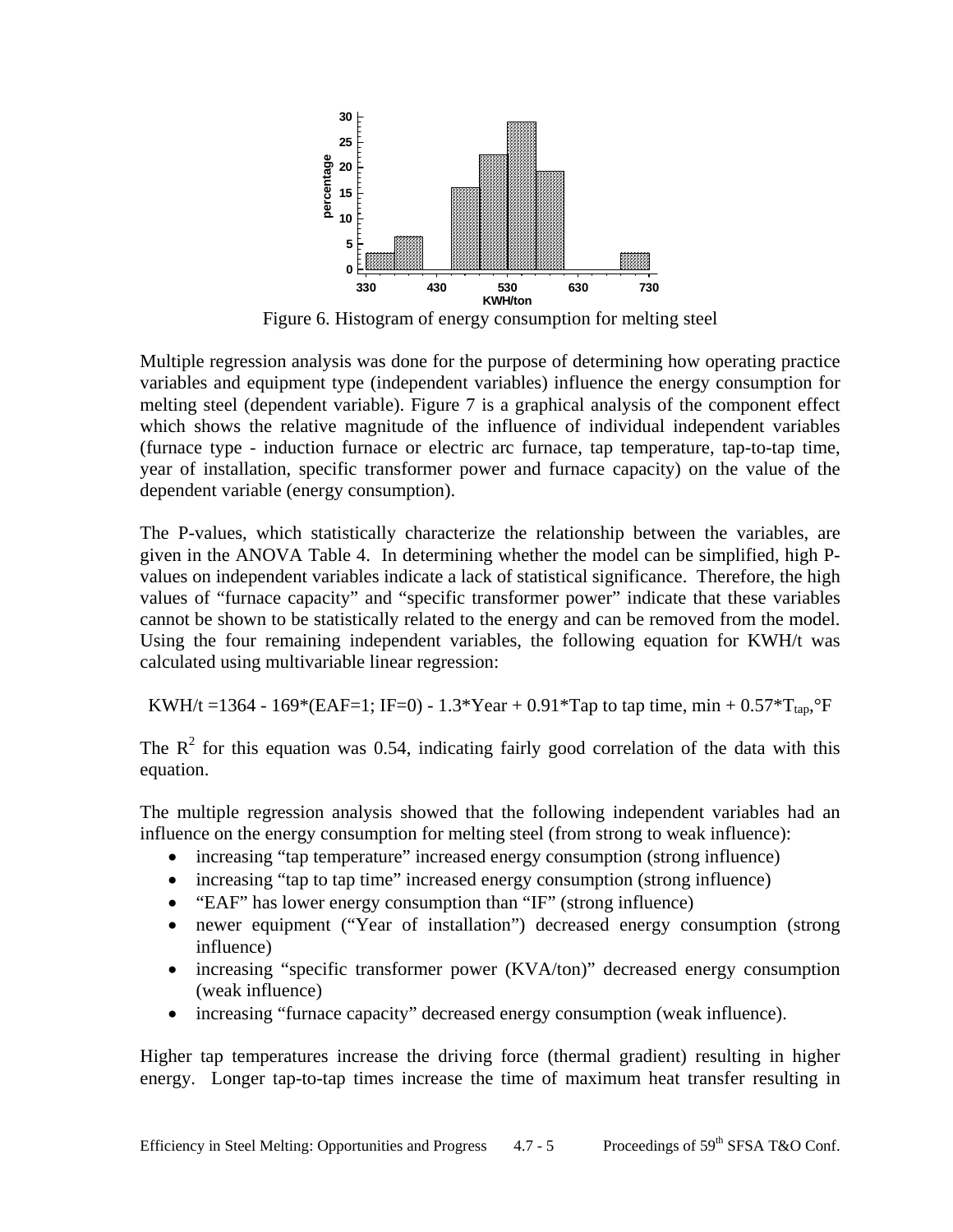



Figure 7. Component effect of a) "IF versus EAF", b) "Tapping temperature", c) Tap to tap time", d) "Year of installation", e) "Transformer power", and f) "Furnace capacity" on energy consumption for melting steel

Table 4. ANOVA analysis of multiple model for energy consumption for melting steel

|         | <b>Independent Variables</b> |           |            |              |          |             |
|---------|------------------------------|-----------|------------|--------------|----------|-------------|
|         | Tap                          | IF versus | Tap to tap | Year of      | Furnace  | Transformer |
|         | temperature                  | EAF       | Time       | installation | Capacity | KVA/ton     |
| P-Value | 9.035                        | 0.004     | 0.013      | 0.178        | 0.93     | 0.58        |

Efficiency in Steel Melting: Opportunities and Progress  $4.7 - 6$  Proceedings of 59<sup>th</sup> SFSA T&O Conf.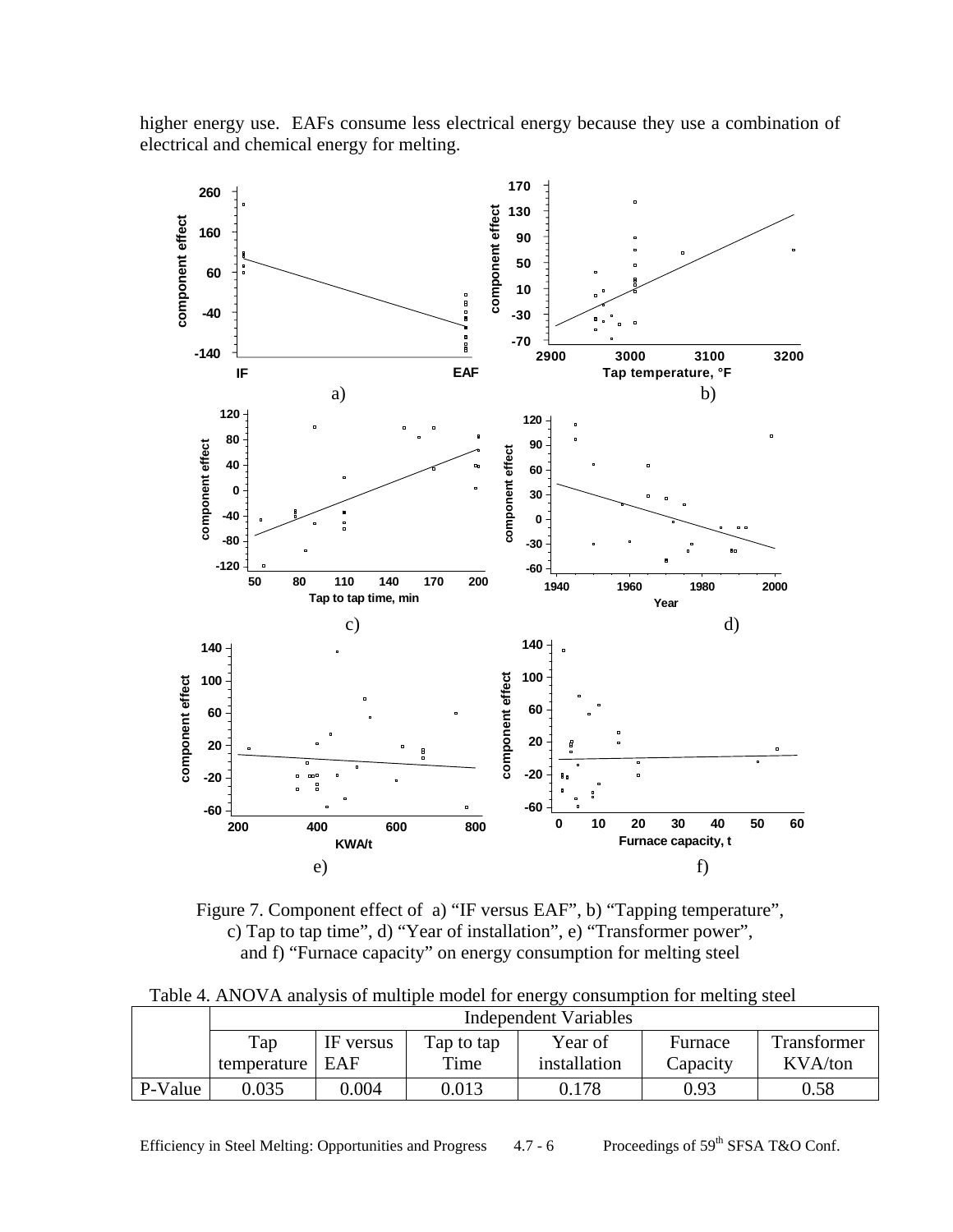*Analysis of melting parameters.* This analysis was performed to evaluate the factors that influence tap to tap time and melting time which were both shown to have a significant influence on energy consumption. Single-variable linear analysis of the effects of "furnace capacity", "year of installation", and "specific transformer power" on the "tap to tap time" of melting furnaces is shown in Figure 8. This shows that larger capacity furnaces tend to have longer tap to tap times. New furnaces have an advantage in generally reducing tap to tap time. The value of specific transformer capacity was shown to have little influence on "tap to tap time". The results of ANOVA analysis of "tap to tap time" also indicated that the effects of increasing the power supply could not be proven statistically to have an effect on the "tap to tap time" in foundry practices. This means that scheduling plays a more important role in determining foundry melting tap-to-tap practice than the transformer size.



Figure 8. One-variable analysis of the influence of a) Furnace capacity, b) Year of installation, and c) Specific transformer power on tap to tap time of melting furnaces

The tap temperature has a significant influence on energy consumption for melting steel. One-variable analysis, two sample comparison, and multi regression analysis were performed for statistical evaluation of the tapping temperature. Histograms of the tapping and the pouring temperatures, as well as a box-and-whisker plot, are given in Figure 9.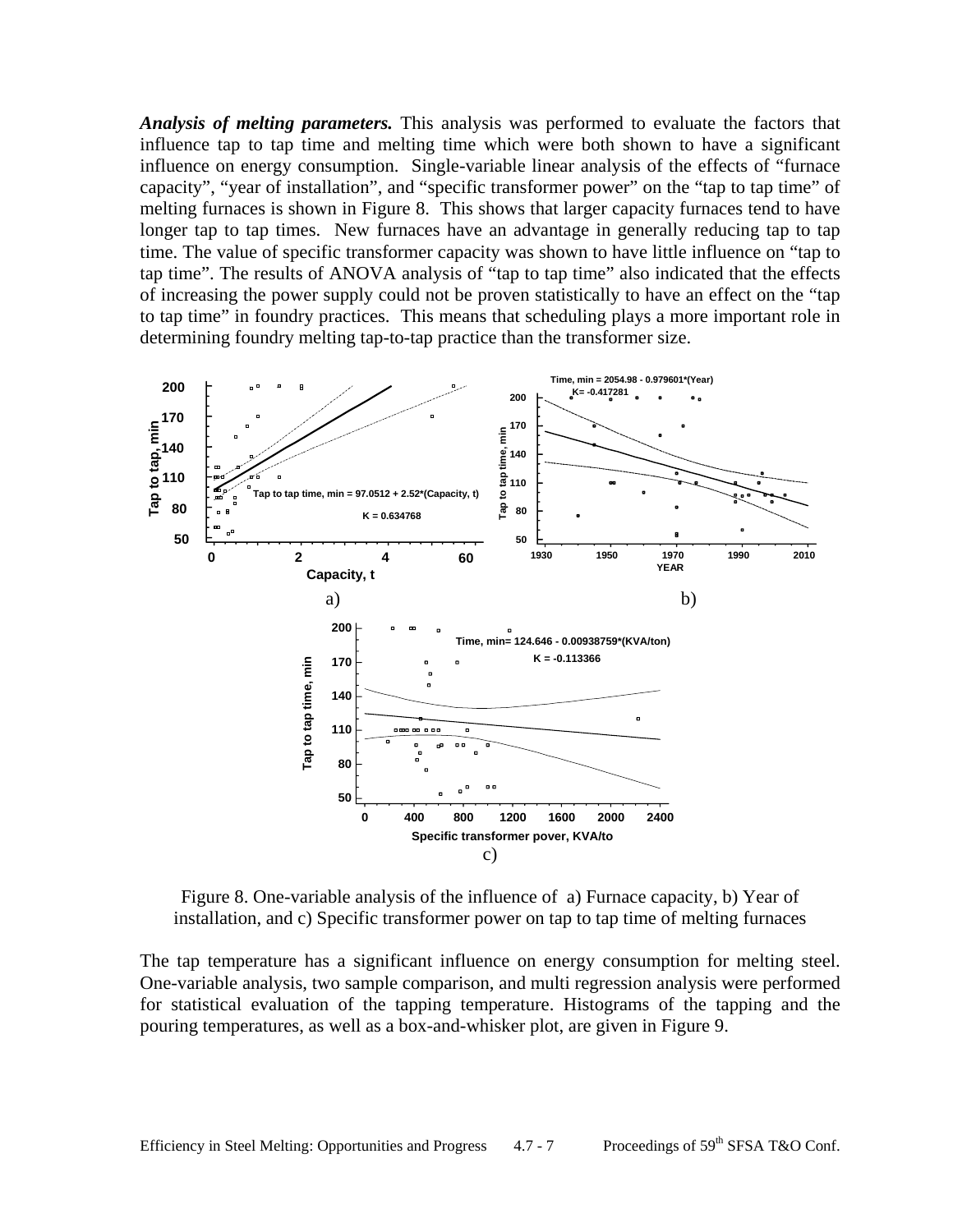

Figure 9. Comparison of tapping and pouring temperatures

The influence of "pouring temperature" and "heat weight" on the "tapping temperature" were analyzed using multi-regression analysis (Figure 10). As expected, the tap temperature is directly proportional to pouring temperature. Larger heats typically require lower tap temperatures which could be attributed to the lower surface area to volume ratios of the furnaces and ladles. The equation of the fitted model is:

(Tapping temperature,  ${}^{\circ}F$ ) = 464 + 0.89\*(Pouring temperature,  ${}^{\circ}F$ ) – 1.94\*(Heat weight, t)  $R$ -squared = 54.6%



Figure 10. Multiple regression analysis of the effects of a) pouring temperature and b) heat size on tap temperature

*Miscellaneous.* In addition to the statistical data collected at foundries, foundry operators were asked to report on what they considered to be the major factors with the greatest influence on energy losses during melting at their facilities. The three major factors most frequently cited in the survey (see Figure 11a) were "refractory" (75% of surveys), "scheduling" (70% of surveys), and "casting yield" (25% of surveys). Figure 11b indicates the wide variation in casting yield.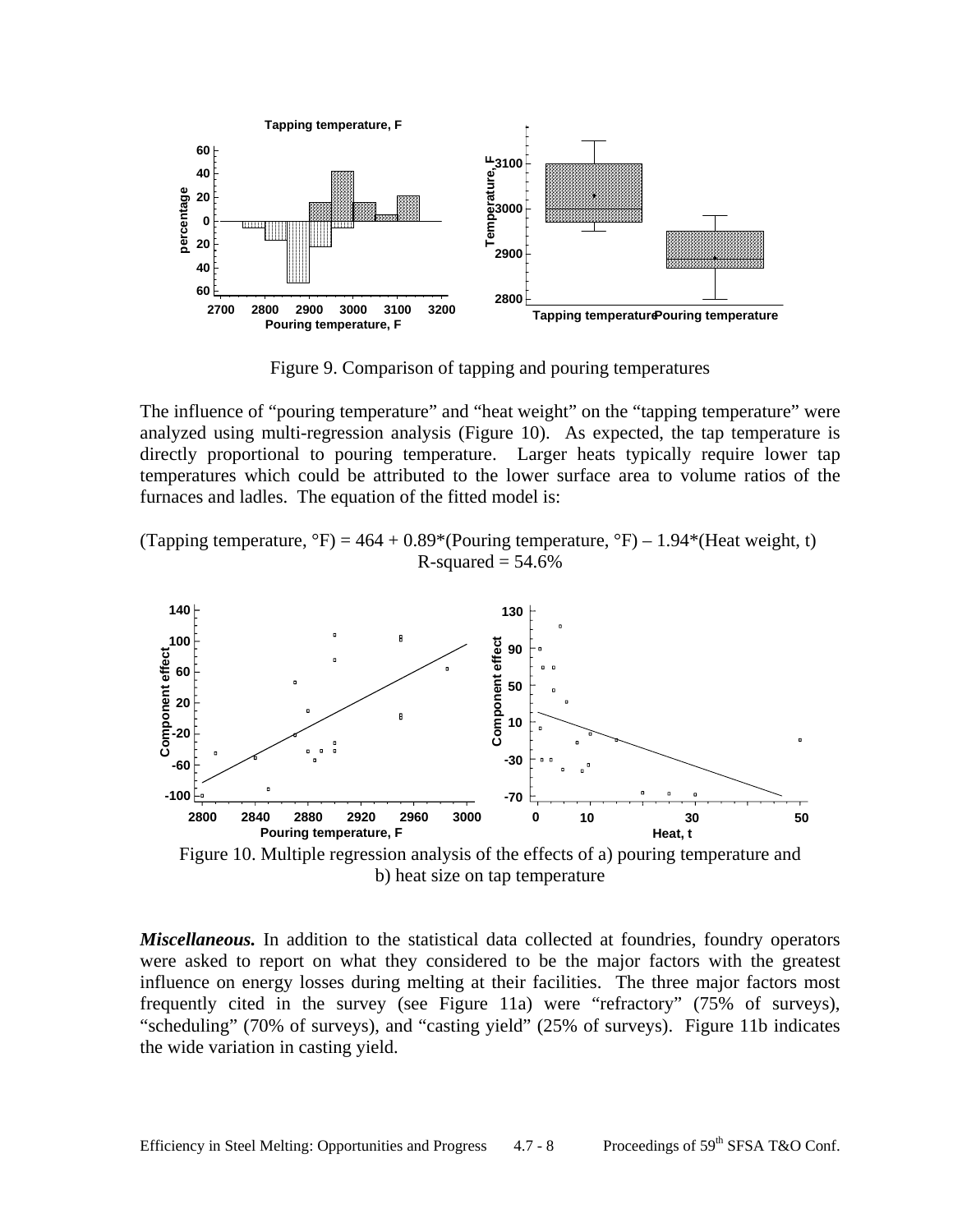

casting yield statistics

Successful energy management in steel foundries is difficult without monitoring energy consumption. Unfortunately, this is an area that the steel foundry industry is poorly equipped. Only 38% of the electric arc furnaces and 15% of the induction furnaces in operation are equipped with electric meters for monitoring electric consumption (Figure 12). Over onethird of the plants surveyed have no way of monitoring their energy consumption during steel melting.



Figure 12. Energy consumption monitoring for melting steel in foundries

According to the survey (summarized in Table 5), most U.S. steel foundries have introduced melting improvements including new equipment (furnaces, power supply, PLC), processes and materials (low density and thermal conductivity linings, alloy wire, argon stirring) and new off-gas cleaners.

Table 5. The major improvements implemented in 19 steel foundries during last 15 years

|         | Major improvements, number |                  |     |         |        |         |       |          |       |
|---------|----------------------------|------------------|-----|---------|--------|---------|-------|----------|-------|
| Number  |                            | Melting furnaces |     |         |        | Ladles  |       |          | Bag-  |
| (%)     | <b>New</b>                 | Power            | PLC | Water   | Lining | Preheat | Alloy | Ar       | house |
|         | furnaces                   | Supply           |     | Cooling |        |         | Wire  | stirring |       |
| 17 (90) |                            |                  |     |         |        |         |       |          |       |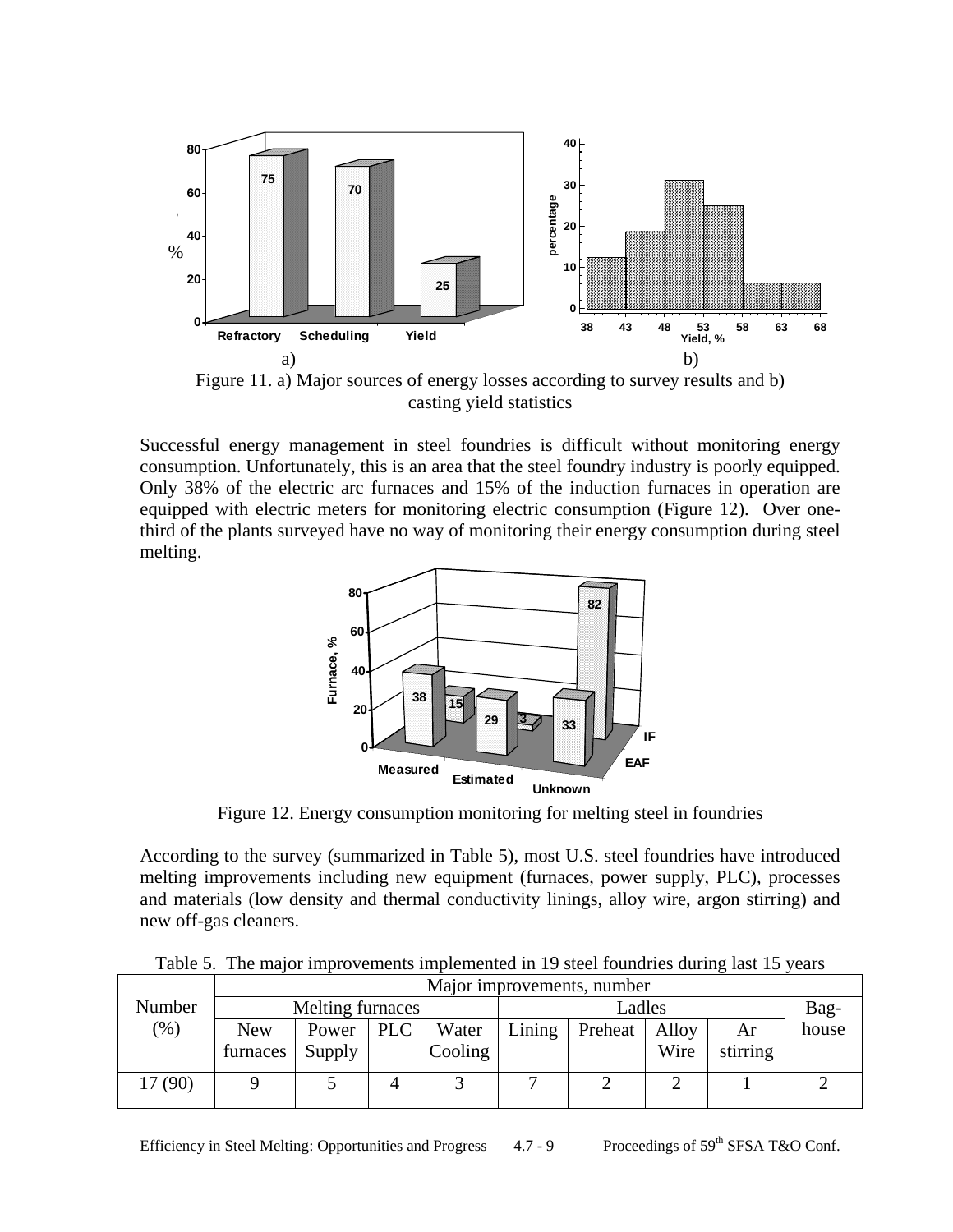## **Trials to Improve Energy Efficiency During Steel Melting**

The first section of this paper summarized the types of furnaces and practices used in the steel foundry industry and the resulting wide variation in energy consumption. Measurements done by UMR researchers in previous industrial trials<sup>[1,2]</sup> showed that even in individual foundries, energy consumption varied by as much as 50% within the same melting furnace. This presents opportunities for individual foundries to save energy through improved production controls and process management techniques that provide for more consistent melting. In addition, there are melting technological improvements that do not require significant capital investments but are capable of saving significant energy and materials. Studies of heat balances during melting, evaluation of operation melting efficiency and thermal measurements are necessary to make improvements in melting efficiency because they allow numerical evaluations of the energy losses in existing practices. One practical example is illustrated in this section where an energy study in 2004 by UMR led to technological improvements together with new management directives that resulted in significant energy and material savings.

Monett Metals, Inc. melts low, medium carbon and stainless steel in medium frequency induction 500 KW furnaces of 2000 lb capacity. During UMR's 2004 study, energy consumption averaged 500 and 666 KWh/ton for melting on hot and cold linings, respectively. The main heat losses during steel melting were attributed to heat accumulation by the cold lining as well as radiation and conduction of heat during the 30-45 minute final chemistry correction period (see Figure 13a and 14a). Operational energy efficiency was found to reach a maximum of 70 to 80% while melting solid charge materials but decreased dramatically to nearly zero (just enough energy to maintain temperature) during the final chemistry correction period. The energy efficiency was between 30 and 50% during heating of the molten bath to the tap temperature under an open surface (Figure 15). Statistical analysis indicated a wide variation in the total energy consumption with the lowest observed values of the total energy consumption per ton being near to the best practices observed in other foundries equipped with induction furnaces. However, the wide variation in energy efficiency between heats resulted in an average electrical energy consumption that was higher than the average of other induction foundries utilizing best practices. In addition to the electrical energy consumed, an additional 300,000 – 400,000 BTU of natural gas was used during the 1.5-2.5 hours of ladle preheat for each heat. Total temperature losses measured during tapping and pouring ranged from  $110^{\circ}$ F to  $150^{\circ}$ F.

In 2005, Monett Metals made a number of management and operating changes in an attempt to increase productivity, reduce energy consumption, save operating costs, and increase quality and safety. Recommendations for energy savings from UMR's 2004 industrial trials were implemented at the same time as other plant wide operating improvements. These improvements were made without an increased capital investment. Some of the changes included:

- optimize scheduling to minimize the number of heats melted at less than full furnace capacity (reducing scrap and decreasing energy)
- improve production schedule to decrease the number of cold heats on a lining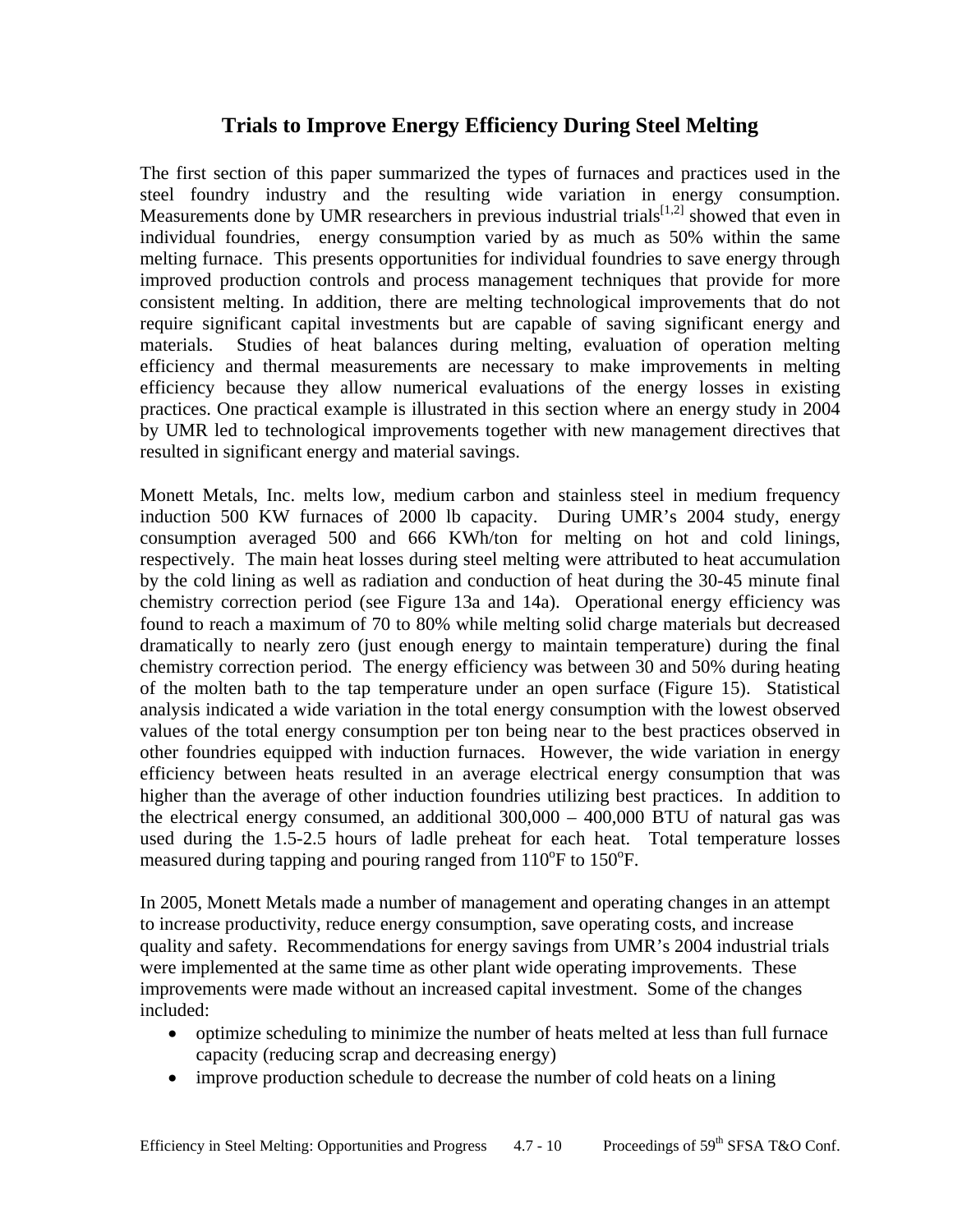- gas preheat the induction lining prior to the first heat (minimize thermal shock to the refractories and reduce energy requirements of first heat)
- change alloying practice to minimize alloys added to charge and only add alloys immediately after deslagging the furnace
- rewrite melting practices and train employees to consistently melt the same way (improve consistency in hitting chemistries, decrease final chemistry correction period and reduced tap-to-tap time)
- decrease radiation losses by using covers during melting and pouring
- instituted an effective preventive maintenance program
- trained employees to adhere to a 5 S program on the melt floor for production efficiency
- revamped the quality system to retrain employees and make sure they understand their personal responsibilities, institute better accountability and frequent audits
- instituted safety/housekeeping bonus systems

*Energy improvements:* After implementation of these improvements, Monett Metals was revisited in 2005 and a series of industrial trials performed to evaluate the effects of these changes. Example comparisons of energy consumption in trial heats observed before and after the improvements are shown in Table 6. Electrical energy was reduced by an average of 15% during the first heat on a furnace due to the improved preheat practices that were employed. Electrical energy was reduced by 5-10% on heats melted in hot linings. A comparison of the energy requirements is illustrated in Figure 13 (first heat on a lining) and Figure 14 (heats melted in a hot lining). Figure 15 illustrates the improvements observed in energy efficiency due to the changes made in 2005 during the different melting periods of heats on hot and cold linings. The effects of optimizing the scheduling in 2005 decreased tap to tap times and the percentage of first heats to 11.6% (Table 7).

| Year | <b>Steel</b> | Lining    | Charge             | Corrections, | Melting   | KWH/t |
|------|--------------|-----------|--------------------|--------------|-----------|-------|
|      |              |           |                    | #            | Time, min |       |
| 2004 | <b>WCB</b>   | Cold      | Solid              |              | 207       | 653   |
| 2004 | <b>WCB</b>   | Hot       | $Solid + 200$ heel |              | 120       | 545   |
| 2005 | <b>WCB</b>   | Hot       | Solid              |              | 114       | 519   |
| 2005 | <b>WCB</b>   | Hot       | $Solid + 200$ heel |              | 104       | 517   |
| 2005 | CF8M         | Preheated | Solid              |              | 130       | 562   |
| 2005 | CF8M         | Hot       | Solid $+350$ heel  |              | 106       | 534   |

Table 6 Observed heats in 2004 and 2005 years

|  | Table 7. Statistics of heats in 2005 years |  |  |  |
|--|--------------------------------------------|--|--|--|
|--|--------------------------------------------|--|--|--|

| Parameter                            | First heat (cold lining) | Hot lining |
|--------------------------------------|--------------------------|------------|
| Heats, %                             |                          | 88.4       |
| Average heat time, min               | 159                      | 108        |
| Standard deviation of heat time, min | 72                       |            |
| Minimal heat time, min               | 95                       | 65         |
| Maximal heat time, min               | 360                      | 167        |
| Average heats per day                |                          | 7.48       |

Efficiency in Steel Melting: Opportunities and Progress 4.7 - 11 Proceedings of 59<sup>th</sup> SFSA T&O Conf.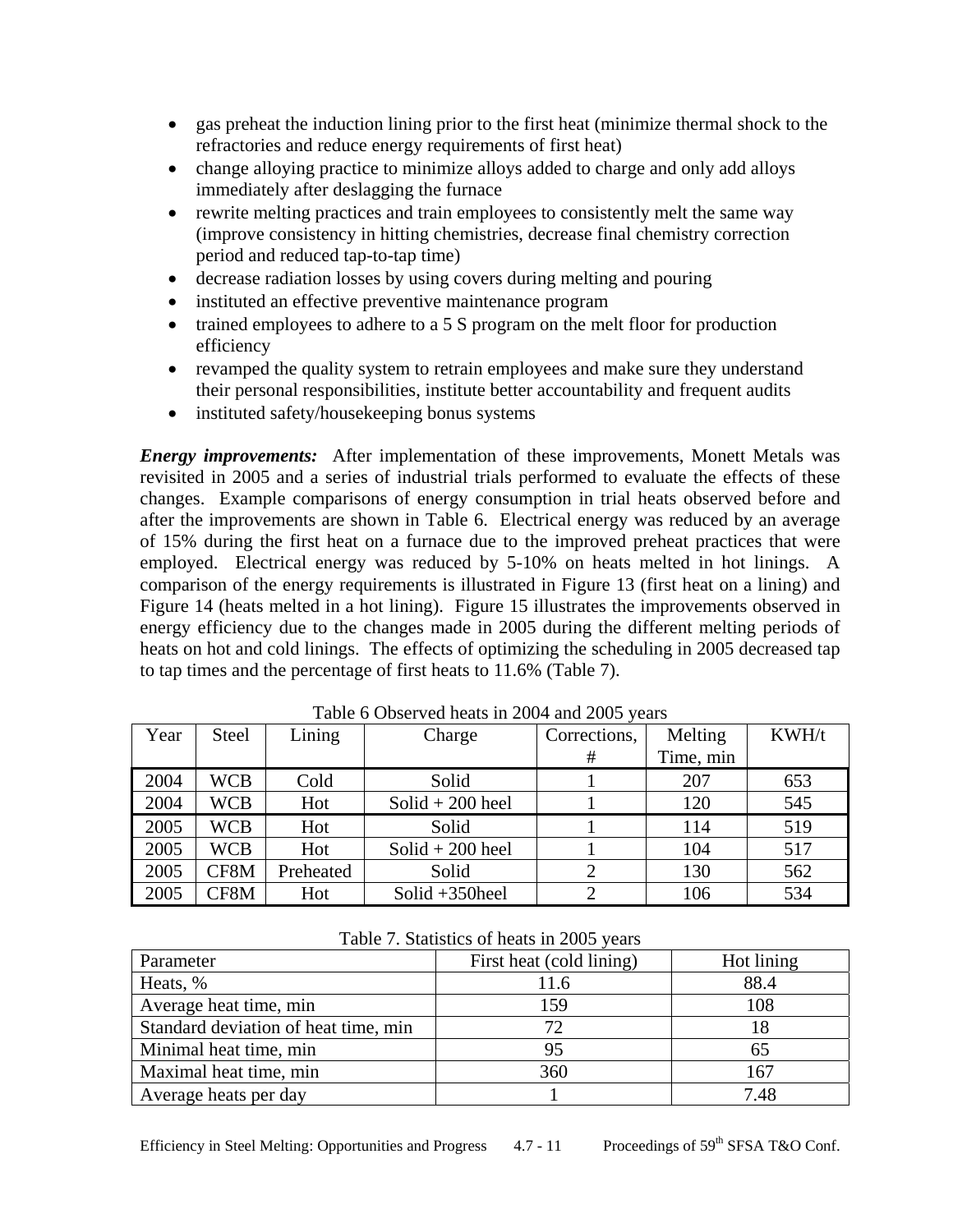

a) 2004 "cold" practice b) 2005 "gas preheated" practice





Figure 14. Comparison of modified Sankey-diagram (energy flow) of heats in hot lining with 200 lb heel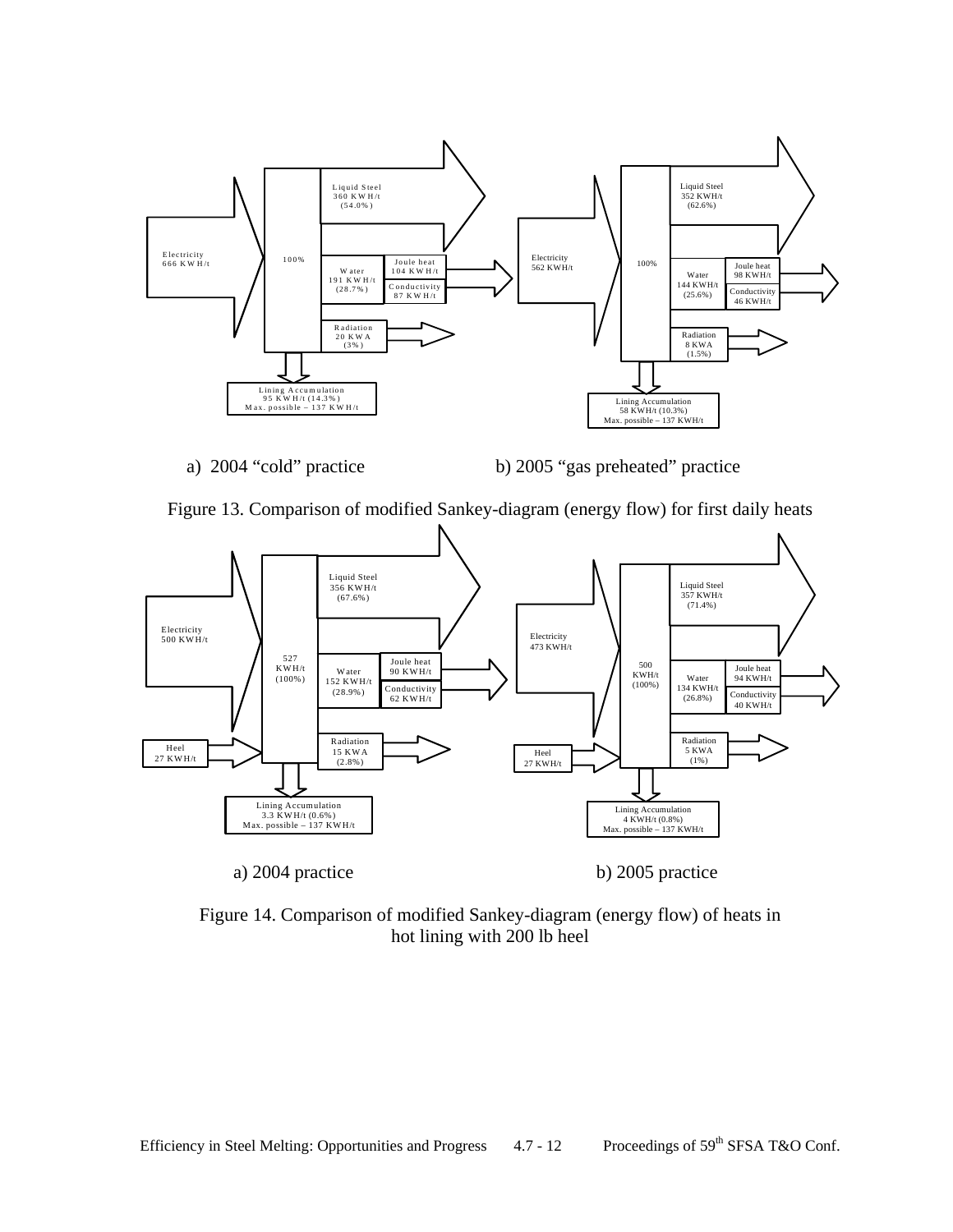

Figure 15. Comparison of operational melting energy efficiency for 2004 and 2005

Figure 16 illustrates the new practice of gas preheating the IF lining before the first heat. Increasing the average temperature of the lining to 1550°F before melting significantly decreased the lining accumulation heat losses (nearly 100 kWh/ton reduction). In addition, this practice helps minimize the thermal shock to the refractories improving refractory wear. This improvement coupled with reducing the percentage of heats melted on a cold lining and other melting improvements have resulted in a 20% reduction in refractory usage in 2005 compared to 2004. The decrease in labor required for refractory provides more time to the operators to do other preventive maintenance.



Figure 16. Gas preheating of IF for first heat of the day (2005 improvement)

Covering the bath during melting and the ladle during pouring decreased the radiation heat losses (see Figure 17) and stabilized pouring temperatures.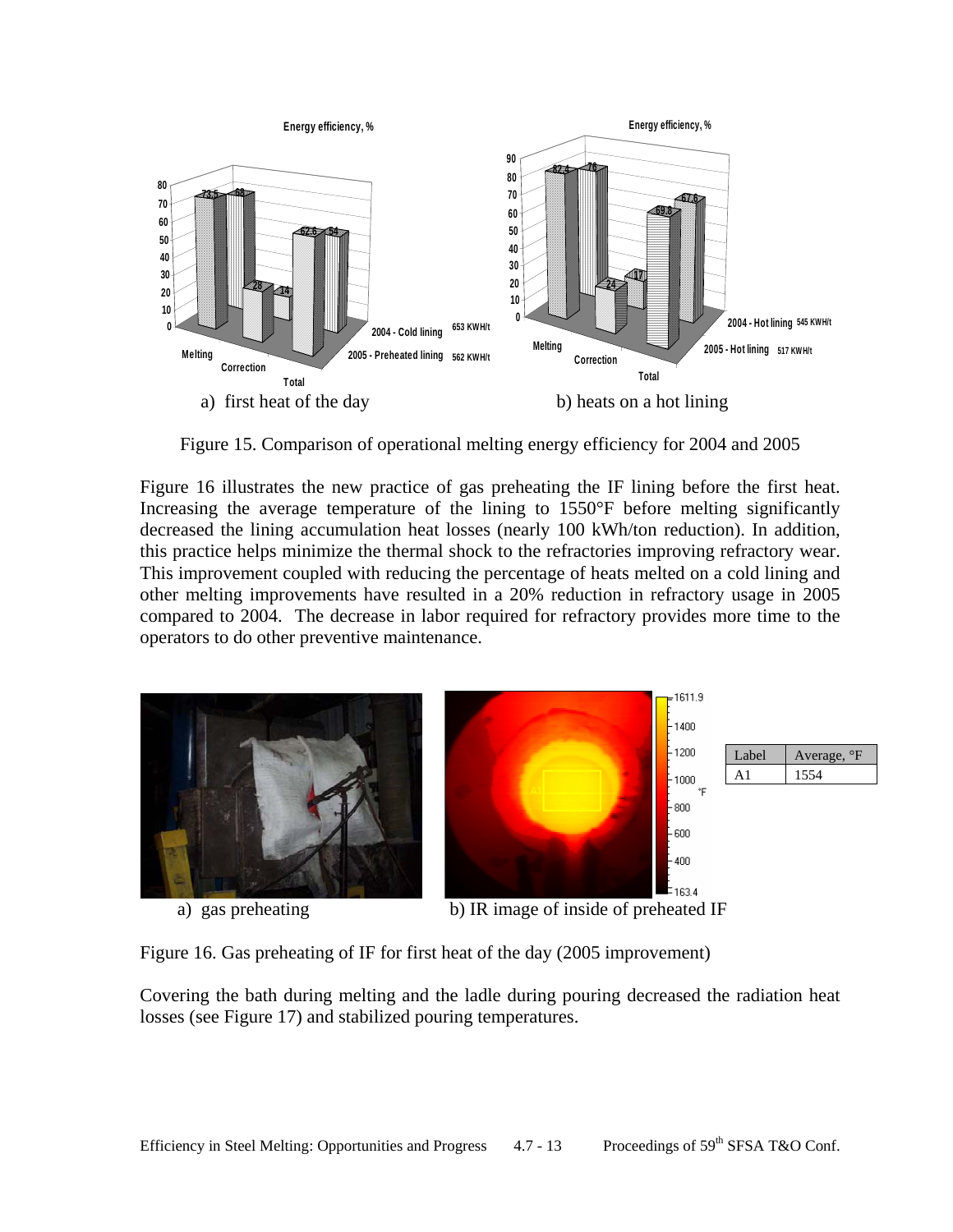

Figure 17. Comparison of melting and pouring practices in 2004 and 2005.

*Alloying Improvements:* In the 2004 study, the alloy recovery variation was evaluated for a series of three special trial heats and also statistically evaluated for 155 historic heats. The alloy recovery was found to be lower for ferroalloys added to the charge because of the greater potential for oxidation during the melting process. Also, the recoveries of *Mn* and *Si* added to the melt were inconsistent, some heats had high recoveries and others were much lower than expected. In observing alloying, variations were found to be caused in some cases by ferroalloy additions into a melt surface covered by slag. The distribution of the final chemistries by alloying element characterizes the consistency of melting practices. The ratio of the standard deviation (SD) for individual elements in the final chemistry to the specification range (SR) shows the capability of staying within the specification and also whether or not the element aim range can be reduced to save alloying costs. From a statistical basis, a SR/SD ratio of 4.0 or more indicates that 95.5% of the heats would be within the specification range based on a normal data distribution. In 2004, only the carbon distribution was above the critical ratio (SR/SD=5). Both *Si* and *Mn* were below with a ratio of 3.4 and 2.1, respectively (see Table 8). This indicated that alloying practices needed to be changed to result in more consistent practices and to save alloying costs.

In 2005, the melting practices were rewritten and operators retrained to minimize the alloys added to the charge, sample melts more consistently and avoid adding alloys through slag. Table 8 and Figure 18 illustrate the improvements in Mn recovery and improved consistency that were achieved through the new melting practices.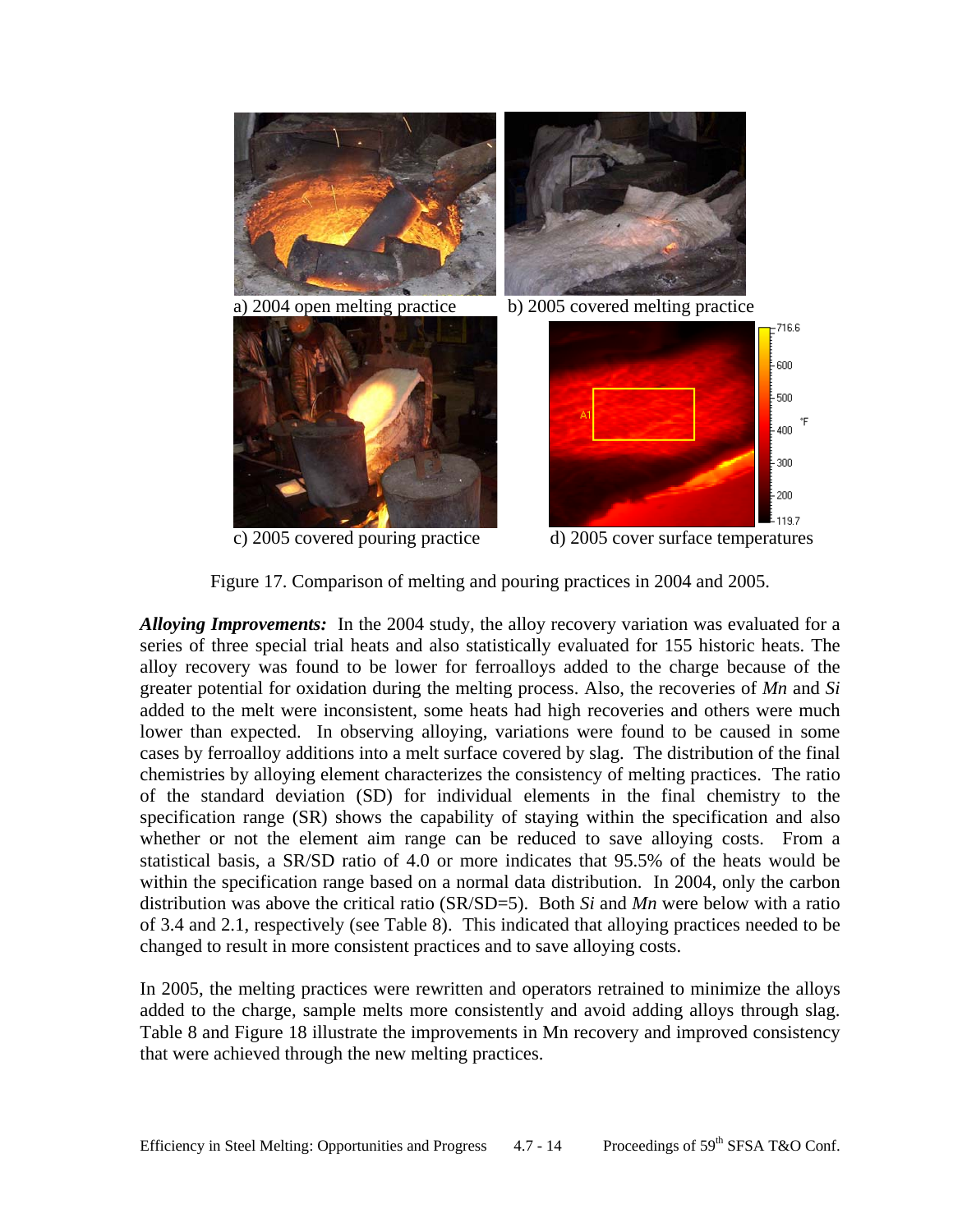| Parameter                | 2004        | 2005        |
|--------------------------|-------------|-------------|
| Average                  | 0.69        | 0.57        |
| Standard deviation (SD)  | 0.097       | 0.031       |
| Specification Range (SR) | $0.4 - 0.6$ | $0.4 - 0.6$ |
| <b>SR/SD</b>             |             | 6.4         |

Table 8. Comparison of final *Mn* distribution in 2004 and 2005



Figure 18. Comparison of *Mn* variation in WCB steel produced in 2004 and 2005

In summary, these results show that changes in the melting operation can result in significant energy and cost savings without having to spend major capital. The combination of improved melting and management of a foundry can make significant productivity and cost savings. There were cost savings resulting from this combination of changes in nearly every measurable area of the plant (productivity, energy costs, scrap generated, refractory wear, quality rejects, maintenance, etc.).

## **Summary**

A melting efficiency survey has been completed and the results evaluated from 19 different steel foundries to evaluate the efficiency of energy usage for melting steel. The following summarizes some of the findings from this project:

- 1. The average foundry furnace is 28 years old with EAFs generally significantly older (45 years in age) and IFs generally newer (just over 10 years old). Older furnaces are typically less energy efficient than newer furnaces, especially in the area of electricity distribution and control.
- 2. Steel foundries are operating at an average of 63% of full capacity with IFs operating at closer to full capacity (72%) than EAFs (57%). This is significantly lower than wrought steel production where actual production is consistently at (and in many cases above) designed capacity driving energy efficiency higher. Operating at low levels of production reduces efficiency based on frequent start-ups and shutdowns and the associated energy inefficiencies.
- 3. EAF capacity averages 13 tons, over ten times the capacity of the average IF (just over one-ton). In fact, the survey has shown a trend in reducing furnace size over the